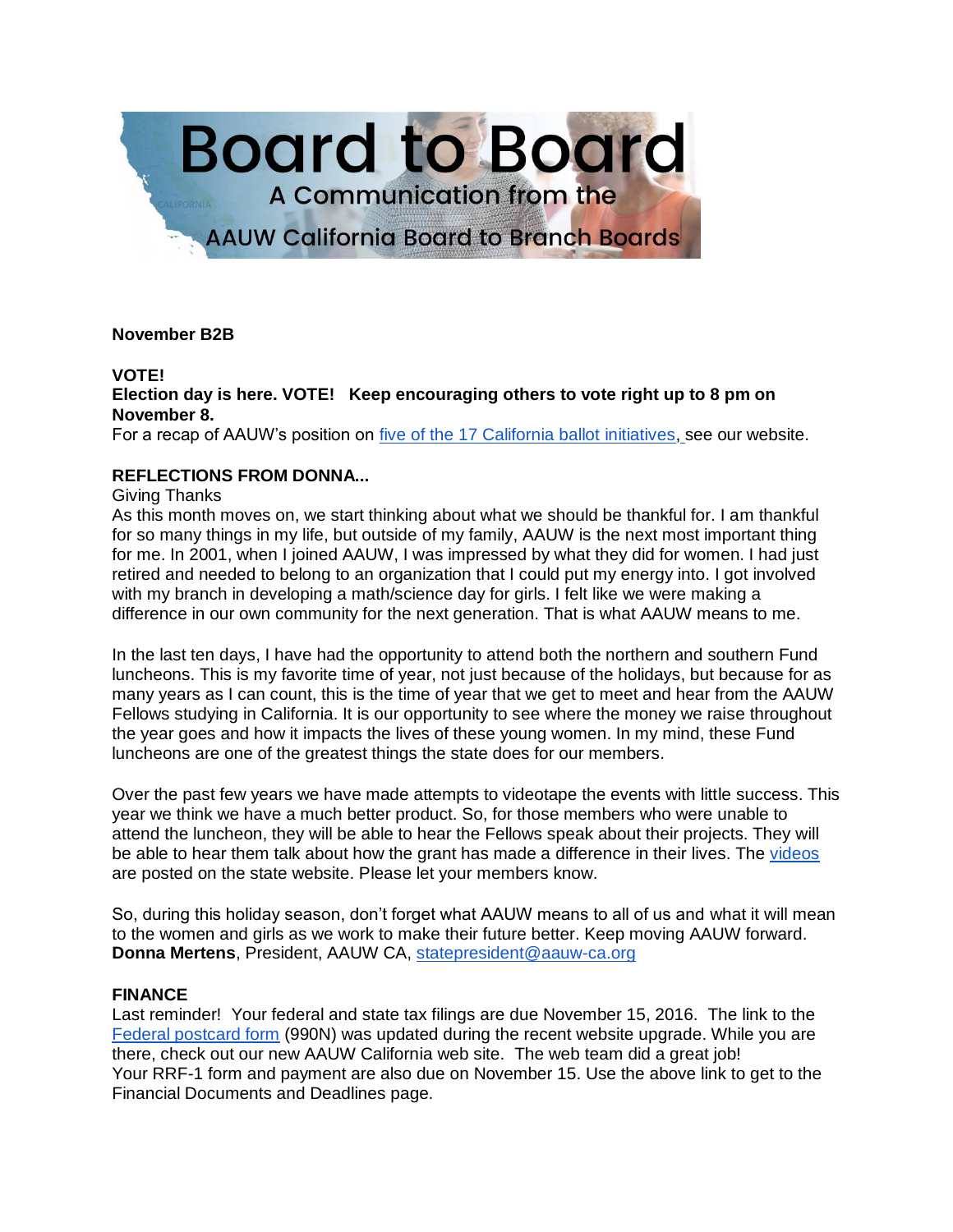When sending in payments to the office in Sacramento, please do not staple your checks. Questions on these or other financial matters should be sent to me at [cfo@aauw-ca.org.](mailto:cfo@aauw-ca.org) Or call, 562 597 4781.

**Patricia Ferrer**, CFO, AAUW CA, [cfo@aauw-ca.org](mailto:cfo@aauw-ca.org)

## **MEMBERSHIP**

Membership Matters – National Members formerly known as Members at Large (MAL) Often men and women express an interest in joining AAUW, but are not sure how to join a local branch. To aid in your recruitment efforts, you can contact National Members who not connected to a local branch. To access the MAL list, please follow the instructions below.

Branch Presidents: Log in to access the Membership Services Database [\(MSD\).](http://www.aauw.org/resource/member-services-database/) Select "State MAL Nat'l Member Roster" from the menu on the left. Download the list by selecting "Download." It will download into an Excel spreadsheet, where you can sort by zip code to find the Members at Large nearest to your branch. Membership VPs may also request the AAUW California Membership Chairs to send the list to them. In Southern California contact Alex Bellenger. In Northern California contact Kathy Andreini

Please take a moment to contact the National Members nearest you! California branches have had the best response from a handwritten note or personal phone call to the National Member. **Alex Bellenger**, Director, Membership Committee Co-Chair, [alexbellenger22@yahoo.com](mailto:alexbellenger22@yahoo.com) and **Kathy Andreini**, Membership Committee Co-Chair, [kathyaauw@gmail.com](mailto:kathyaauw@gmail.com)

## **SPEECH TREK**

The deadline for "Branch Intent to Participate" was November 1st, but we're still accepting these documents throughout the month. We now have 18 branches participating, which is the most we've ever had! Wouldn't your branch want to join in the fun?

**Cathy Foxhoven**, Director, AAUW CA Speech Trek Coordinator, [speechtrek@aauw-ca.org](mailto:speechtrek@aauw-ca.org)

### **LEADERSHIP DEVELOPMENT**

It is too soon to announce a SAVE THE DATE for the leadership training days but we're sharing a tentative schedule. Any comments/suggestions will be greatly appreciated. Please send to [leaderdev@aauw-ca.org](mailto:leaderdev@aauw-ca.org) February 25th - East Bay March 11th - West Bay

March 25th - Los Angeles May 20th - Redding Santa Barbara area and San Diego are pending. **Cathy Foxhoven**, Director, AAUW CA Leadership Development, [aauwfox@gmail.com](mailto:aauwfox@gmail.com)

### **AAUW FUND**

It was wonderful to see so many of you at the AAUW Fund luncheons! It was a great opportunity to meet some of the women who are supported by generous donations from members. Eight fellowship and grant recipients spoke at the Southern luncheon to 110 attendees and five fellowship and grant recipients plus one NCCWSL attendee spoke to 142 attendees at the Northern luncheon.

When sending your Fund donations, remember we have several unfinished California endowments. Once they're completed, the interest from them will go toward supporting the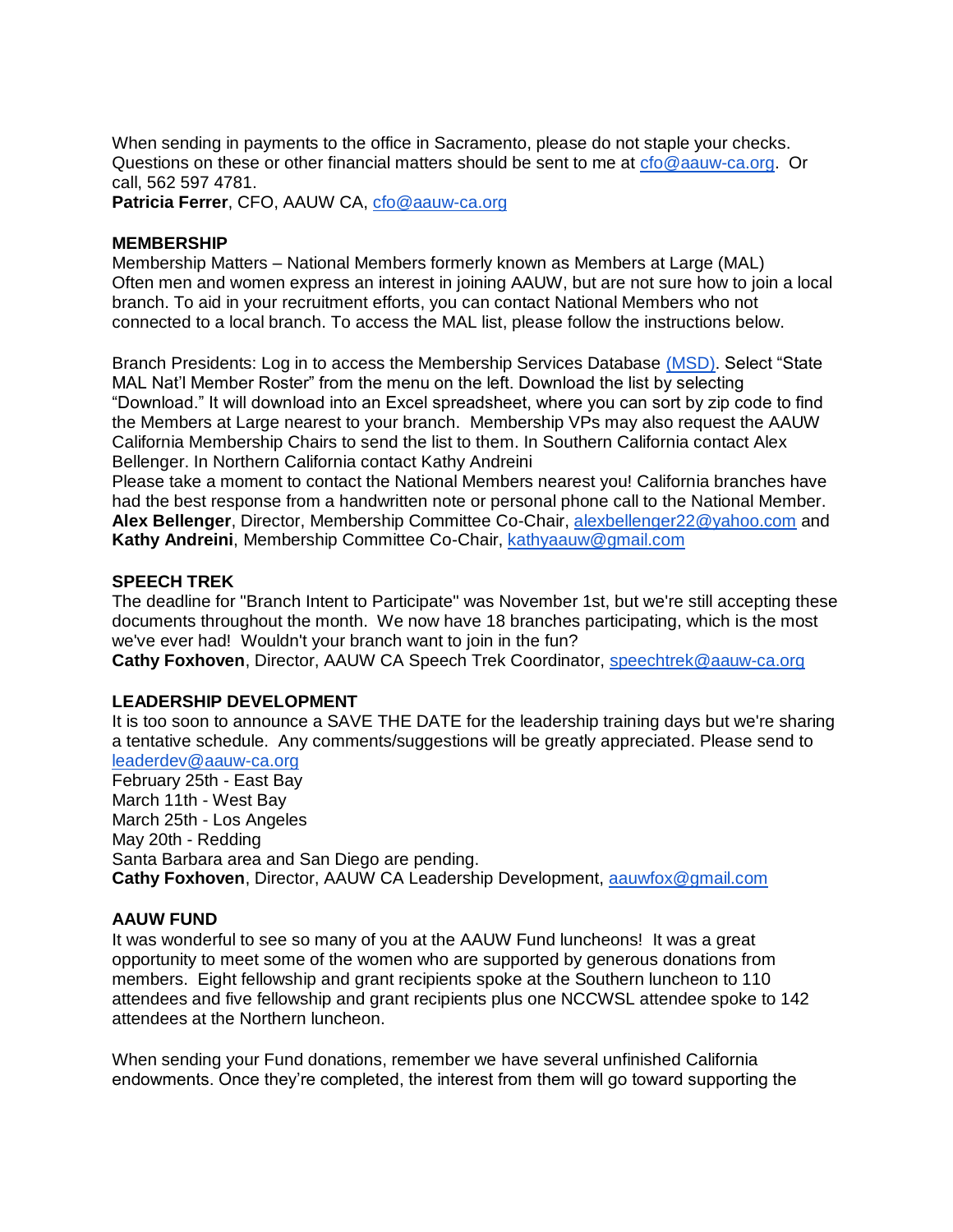studies and projects of fellowship and grant recipients. Click [HERE](http://www.aauw-ca.org/unfinished-endowments/) to access the list of incomplete endowments.

Nathalie Gosset, a member of the Thousand Oaks branch, is AAUW's newest LAF litigant. Her case is Gosset v. Lasch, Copper, Alfred E Mann Institute for Biomedical Engineering and the University of Southern California. Read more about the case on the [AAUW website.](http://www.aauw.org/resource/gosset-v-lasch/) She will be speaking at the Orange County IBC meeting on January 21.

Third quarter branch donation reports will be arriving soon and will be sent to branch presidents and Fund chairs. Be sure to contact me if you notice any discrepancies or have questions. **Sharon Westafer, Director, Chair, AAUW Fund Committee, [aauwfund@aauw-ca.org](mailto:aauwfund@aauw-ca.org)** 

## **PUBLIC POLICY**

## **Election Activities**

Thanks for all the work you have been doing to educate and motivate voters. Many of you have sent us a list of your branch election activities. We will compile this information for National and also share the results with you.

### **Public Policy Priorities**

Just a reminder to hold your branch discussion on our Public Policies Priorities for 2017- 19. Your input is very important in developing the new priorities for the coming two years. Ou[r](http://www.aauw-ca.org/upd-17-19-ppp/) [current priorities](http://www.aauw-ca.org/upd-17-19-ppp/) are posted on the AAUW California website where you can also find the reporting form that we sent to each branch. Please return the forms to Sue Miller or Nancy Mahr by November 30.

### **Lunch With Lisa Maatz**

President Mertens, Kathleen Doty and the Public Policy Co-chairs had planned a special public policy event featuring Lisa Maatz, the Vice President for Governmental Relations. She is very knowledgeable and an excellent and interesting speaker. Our plans were linked to a legislative hearing in Los Angeles at which Lisa was slated to testify. We planned a Saturday lunch with Lisa for AAUW members. However, the hearing has been postponed and we have had to postpone our plan to meet with Lisa. When we have a new schedule for this event we will notify the branches and IBCs and will post the information on our website. We believe it will be sometime in December. So stay tuned!

If you have public policy questions or comments, please contact either Sue or Nancy. **Sue Miller**, [suellen-aauw@wavecable.org](mailto:suellen-aauw@wavecable.org) and **Nancy Mahr**, [nlmahr@verizon.net,](mailto:nlmahr@verizon.net) AAUW Public Policy Co-Chairs

# **C/U COMMITTEE**

We recently contacted the 62 Branch C/U Coordinators asking them to share branch triumphs and tips for strengthening relationships with local colleges or universities. We would like to share those triumphs and tips with all the branches around the state so we are asking all branches with or without C/U Coordinators to participate. Please send a note that contains:

1. A triumph – an achievement or activity you are proud of in your C/U partnership

2. A tip to other branches about how to make the C/U partnership work better with your college or your branch

- 3. Your experience of a good relationship with a college or university
- 4. Your name, branch and c/u partner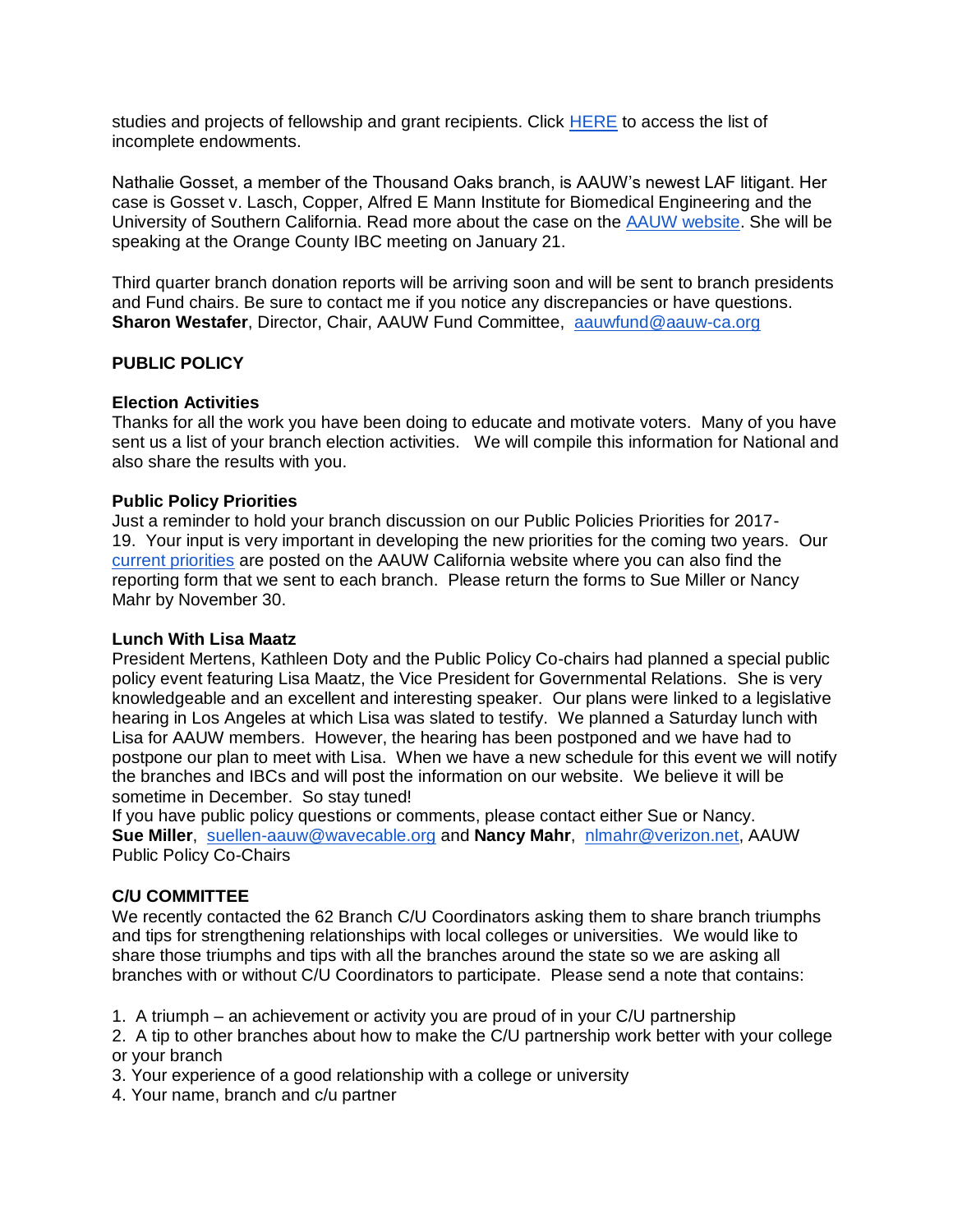Please email your brief responses to Lesley Danziger at [danziger.lesley@gmail.com](mailto:danziger.lesley@gmail.com) **Tina Byrne**, C/U Committee Chair, [aauwtina@gmail.com](mailto:aauwtina@gmail.com)

# **COMMUNICATIONS COMMITTEE**

The updated AAUW California website is live. Here are a couple of tips to help you navigate the new site.

There are two menus near the top of the page.

- If you are a state or branch leader, you'll find most of what you need in the top menu under AAUW CA Business, Branch Support or Programs & Education
- Potential members and supporters will learn about us and how to join in the lower menu under Find Us, Join Us, Support Us and Advocacy

Our social media tools are at the top right of the page. Look for the Facebook, Twitter and Instagram icons there.

You can search by clicking on the magnifying glass at the top of the home page, or in the search box on the right of inside pages where you'll also notice a list of categories. Clicking on the categories will show you related stories.

If you have suggestions, your feedback [here.](https://docs.google.com/forms/d/e/1FAIpQLSf5WRP4DEQa968olyVqByQcrQVdFbs6mVOEKI-iw9wts0agTA/viewform)

### **Member Email Maintenance**

Are your members receiving communication from AAUW National and AAUW California? We use the AAUW national member database when we send any communication to our members. In September when we distributed the California Perspective, we noted that several members records were out of date and their message came back as undeliverable. 110 branches were contacted with their individual list of members who had out of date email information. Please update these records so that your members receive information from the national organization as well as AAUW California. If you have any questions Sandi Gabe at [Sandi.Gabe@hotmail.com.](mailto:Sandi.Gabe@hotmail.com)

### **Convention Planning**

Convention planning for 2018 is underway! Yes, it takes this long to put together a meaningful convention. Because the AAUW California Board of Directors is committed to reaching the broadest possible audience, we recently sent a convention survey to all members. Please encourage your members to complete the survey. Here's a **LINK** you can use to complete the survey. Feel free to forward to your members again. The deadline for submission is November 13th.

**Sandi Gabe**, Director, Chair, AAUW CA Communications Committee, [Sandi.Gabe@hotmail.com](mailto:Sandi.Gabe@hotmail.com)

### **PROGRAM**

Here are two quick reminders for you to pass along to your members and a great new video to watch.

 We have reviewed chapters 1 and 2 in our Eleanor Roosevelt study. We are always happy to have new voices calling in on the 4th Tuesday of the month. Our next event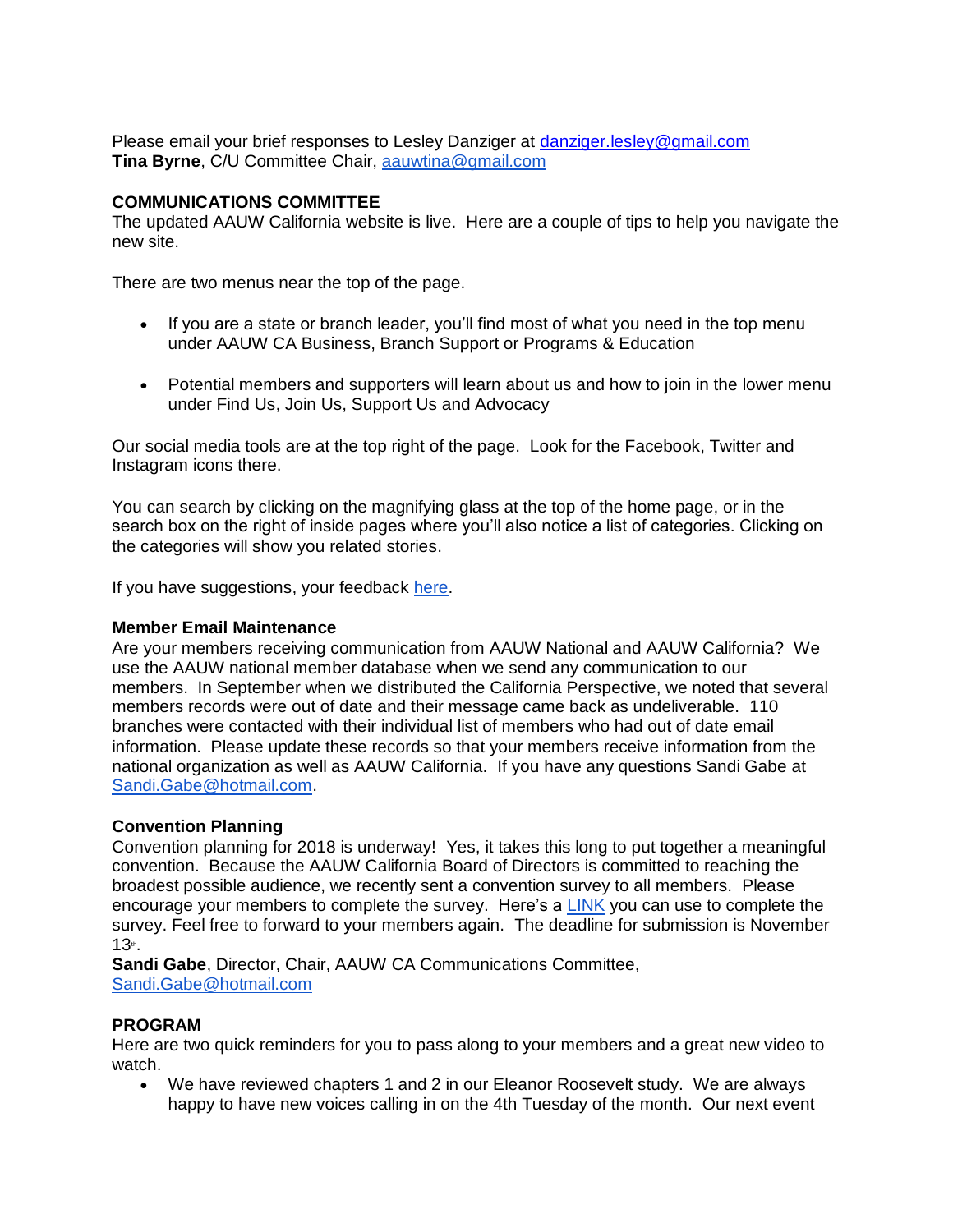will be November 22 at 7pm, 2 days before Thanksgiving. The event is [posted on our](http://www.aauw-ca.org/event/leadership-yesterday-today-and-tomorrow/?instance_id=145)  [website](http://www.aauw-ca.org/event/leadership-yesterday-today-and-tomorrow/?instance_id=145) with the dial in information. Dial in: 1-877-885-3221 Passcode: 7770040.

 Please share your exemplary mission-based programs with us via the [application](http://wp.aauw-ca.org/program-recognition-application/) on the Programs page of the website.

Click [HERE](http://www.letitripple.org/films/50-50/) to view a great 20 minute video on the importance of mentors as well as a look at women's journey towards equality.



**Lynn Batchelor**, Director, Chair, AAUW CA Program Committee, [lbatchelor@aauw-ca.org](mailto:lbatchelor@aauw-ca.org)

## **LACIC IS HOSTING LITIGANT AILEEN RIZO**

LACIC (Los Angeles Interbranch Council) is hosting California *LAF Litigant Aileen Rizo* on Sunday, January 8<sup>th</sup>, 2017 at Kellogg West Conference Center at Cal-Poly Pomona; Tickets for this event are \$35.00 with a lunch provided. Rizo filed suit against the Fresno County Office of Education under equal pay and gender discrimination laws after discovering she was paid less than her male colleague who had less experience and seniority. Come and hear Aileen's compelling story and what we as AAUW members can all do in the fight for pay equity.

Hope to see you at this informative event. Please click [HERE](http://www.aauw-ca.org/wp-content/uploads/2016/09/Rizo-flyer.jpg) to see the flyer with the important details

**Rozanne Child**, Program Chair, LACIC, [rchild44@gmail.com](mailto:rchild44@gmail.com)

### **NOMINATIONS AND ELECTIONS**

AAUW CA needs more people involved in running our organization. Each year, we look for members to step forward and run for a position on the Board of Directors. The nomination process is easy. You can fill out the [form](http://www.aauw-ca.org/elections-nominations/) on the state website. You can nominate yourself or someone else. The deadline for nominations is December 8. This year, the positions we will vote for are president-elect, CFO, and director(s). As nominations are submitted, information will be posted on the state website and will be printed in the Perspective.

Experienced branch leaders are well qualified to take a position at the state level. Branch members who have leadership experience, good communication skills, and other talents are encouraged to apply. Talk with current or former directors to see what the job is like.

Alex Bellenger recently joined the AAUW California Board. Here's what she has to say about her experience:

"I joined AAUW in 2014 as a graduate student member and was elected to the position of 2015-16 co-Membership Vice President in the Long Beach Branch. I started the